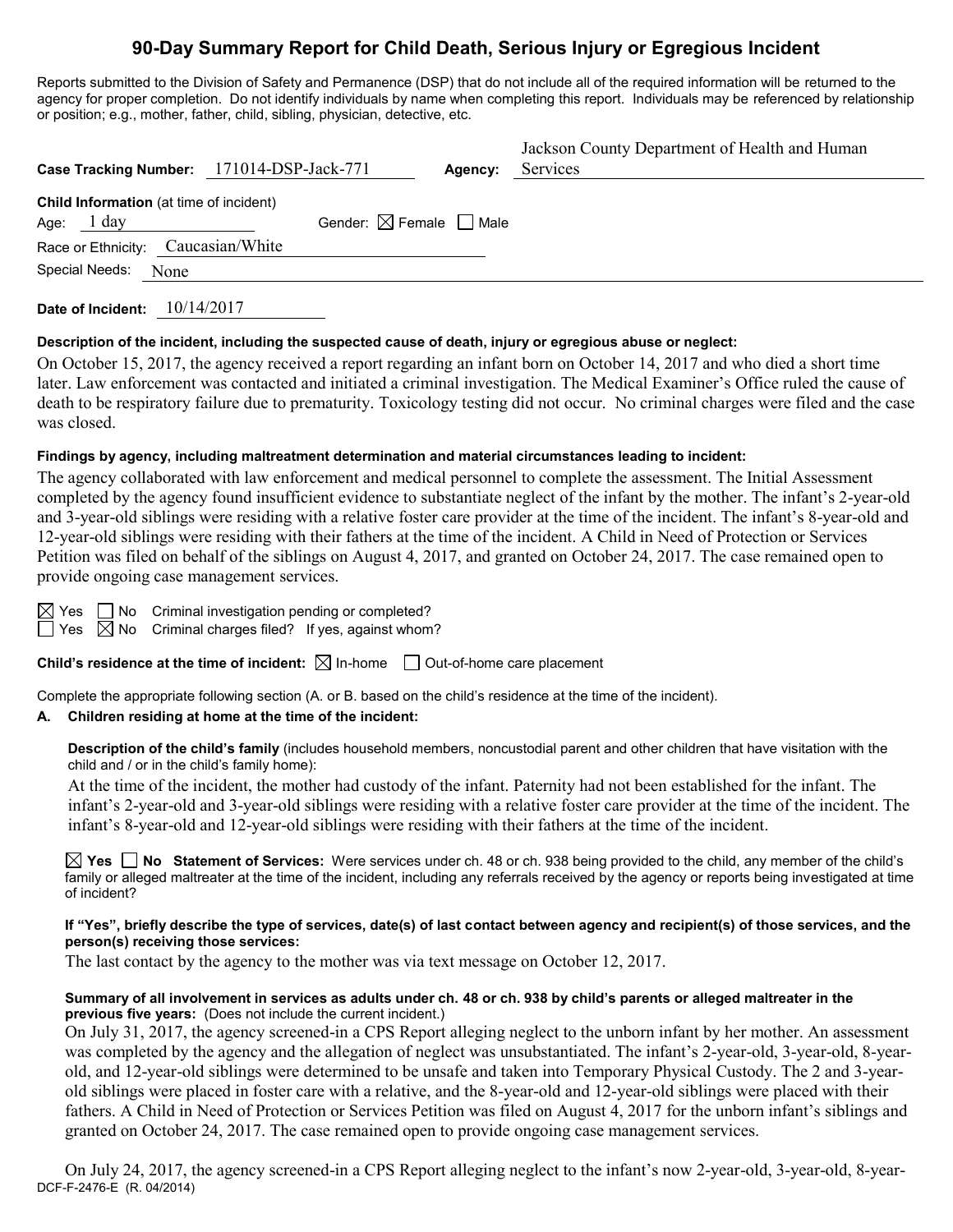old and 12-year-old siblings by the mother. An assessment was completed by the agency and the allegations of neglect were substantiated.

On October 28, 2015, the agency screened-in a CPS Report alleging neglect to the infant's now 2-year-old sister by her mother and father. An assessment was completed by the agency and the allegation of neglect was unsubstantiated. The case was closed upon completion of the Initial Assessment.

On July 27, 2014, the agency screened-in a CPS Report alleging neglect to the infant's now 3-year-old, 8-year-old and 12 year-old siblings by the mother and the mother's significant other. An assessment was completed by the agency and the allegations of neglect were unsubstantiated. The case was closed upon completion of the Initial Assessment.

On April 23, 2014, the agency screened-in a CPS Report alleging neglect to the infant's now 3-year-old, 8-year-old and 12 year-old siblings by his mother and the mother's significant other. An assessment was completed by the agency and the allegations of neglect were unsubstantiated. The case was closed upon completion of the Initial Assessment.

#### **Summary of actions taken by the agency under ch. 48, including any investigation of a report or referrals to services involving the child, any member of the child's family living in this household and the child's parents and alleged maltreater.** (Does not include the current incident.)

(Note: Screened out reports listed in this section may include only the date of the report, screening decision, and if a referral to services occurred at Access. Reports that do not constitute a reasonable suspicion of maltreatment or a reason to believe that the child is threatened with harm are not required to be screened in for an Initial Assessment, and no further action is required by the agency.)

On July 31, 2017, the agency screened-in a CPS Report alleging neglect to the unborn infant by her mother. An assessment was completed by the agency and the allegation of neglect was unsubstantiated. The infant's 2-year-old, 3-year-old, 8-yearold, and 12-year-old siblings were determined to be unsafe and taken into Temporary Physical Custody. The 2 and 3-yearold siblings were placed in foster care with a relative, and the 8-year-old and 12-year-old siblings were placed with their fathers. A Child in Need of Protection or Services Petition was filed on August 4, 2017 for the unborn infant's siblings and granted on October 24, 2017. The case remained open to provide ongoing case management services.

On July 24, 2017, the agency screened-in a CPS Report alleging neglect to the infant's now 2-year-old, 3-year-old, 8-yearold and 12-year-old siblings by the mother. An assessment was completed by the agency and the allegations of neglect were substantiated.

On July 18, 2017, the agency screened-out a CPS Report.

On September 21, 2016, the agency screened-out a CPS Report.

On October 28, 2015, the agency screened-in a CPS Report alleging neglect to the infant's now 2-year-old sister by her mother and father. An assessment was completed by the agency and the allegation of neglect was unsubstantiated. The case was closed upon completion of the Initial Assessment.

On July 27, 2014, the agency screened-out a CPS Report.

On July 27, 2014, the agency screened-in a CPS Report alleging neglect to the infant's now 3-year-old, 8-year-old and 12 year-old siblings by the mother and the mother's significant other. An assessment was completed by the agency and the allegations of neglect were unsubstantiated. The case was closed upon completion of the Initial Assessment.

On May 20, 2014, the agency screened-out a CPS Report.

On April 23, 2014, the agency screened-in a CPS Report alleging neglect to the infant's now 3-year-old, 8-year-old and 12 year-old siblings by his mother and the mother's significant other. An assessment was completed by the agency and the allegations of neglect were unsubstantiated. The case was closed upon completion of the Initial Assessment.

On May 6, 2013, the agency screened-out a CPS Report.

On November 12, 2012, the agency screened-out a CPS Report.

**Summary of any investigation involving the child, any member of the child's family and alleged maltreater conducted under ch. 48 and any services provided to the child and child's family since the date of the incident:**

The agency collaborated with law enforcement and medical personnel to complete the assessment. The Initial Assessment